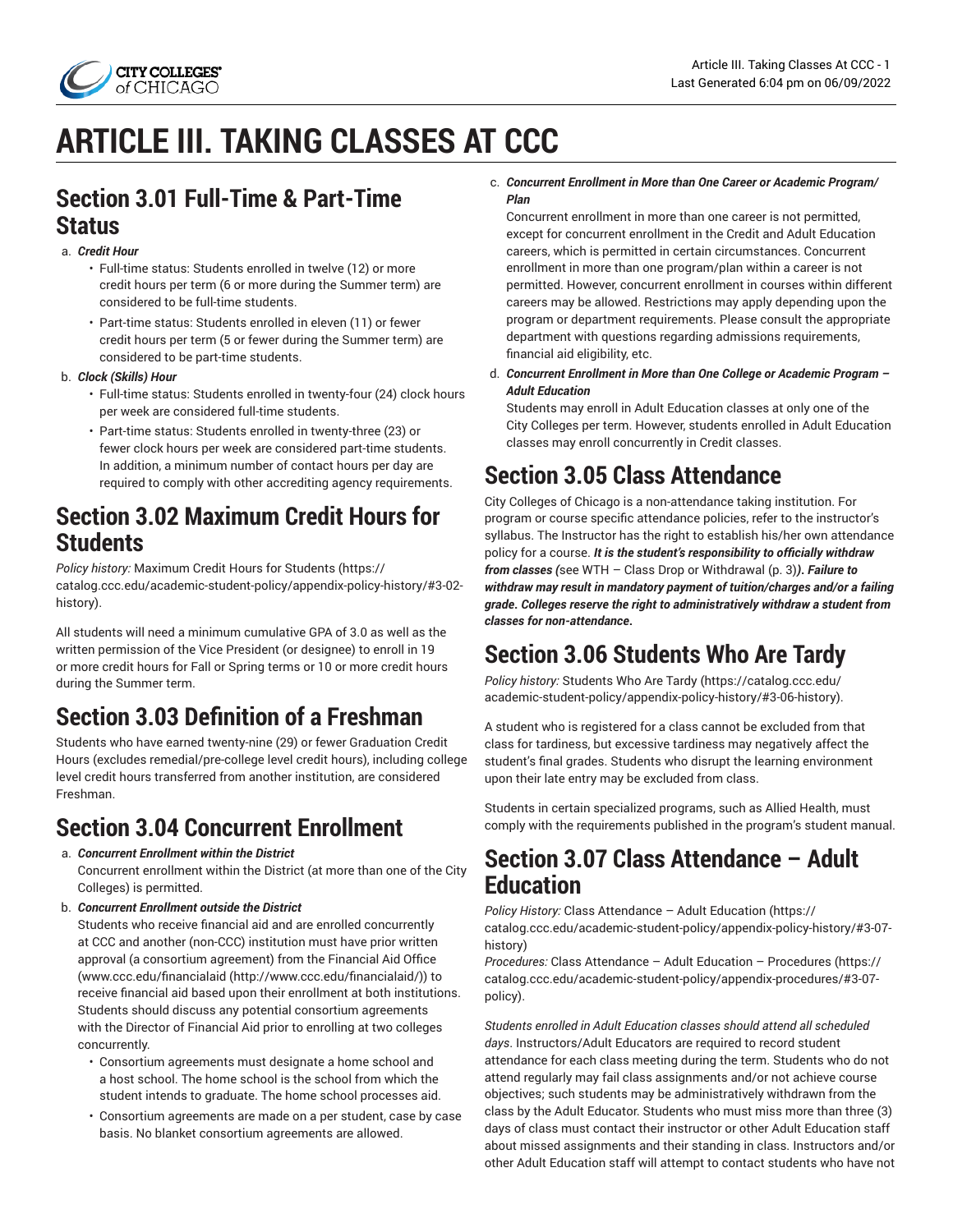CITY COLLEGES"

communicated after three consecutive absences. Students who miss six (6) consecutive days of class shall be administratively withdrawn **(ADW)** by the Adult Educator and shall not be readmitted into that course for the remainder of the term.

# **Section 3.08 Grade Designations**

*Policy History*: [Grade Designations \(https://catalog.ccc.edu/academic](https://catalog.ccc.edu/academic-student-policy/appendix-policy-history/#3-08-history)[student-policy/appendix-policy-history/#3-08-history\)](https://catalog.ccc.edu/academic-student-policy/appendix-policy-history/#3-08-history)

Grades are awarded to students based on their academic performance (and attendance for Adult Education students) in each class. Official grades are maintained in CCC's student information system. Extra Credit or consideration for grading based on any student-provided monetary or non-academic contribution is prohibited.

Grades issued for college coursework are recorded on a student's permanent academic record and transcript, are used to calculate a student's Grade Point Average (GPA), serve as the basis for a student's [Academic Standing](#page-2-1) ([p. 3\)](#page-2-1), and may apply towards graduation. Note: Satisfactory (S) and Unsatisfactory (U) grades are not included in a student's GPA calculation.

## *(a) Grading Basis for Remedial, Credit and Skills Courses*

The A-F grading basis is used for Remedial courses. Two grading bases are used for Credit and Skills courses:

- A, B, C, D, and F; and
- Satisfactory (S) / Unsatisfactory (U)

The grading basis is set for each Credit and Skills course.

- Students who enroll in A-F courses are graded using the A-F grading basis.
- Students who enroll in Satisfactory/Unsatisfactory courses are graded using the S/U grading basis.

| <b>A-F Grading Basis</b> |                    |                     |  |  |  |
|--------------------------|--------------------|---------------------|--|--|--|
| · Grade                  | <b>Description</b> | <b>Grade Points</b> |  |  |  |
|                          | Excellent          | 4                   |  |  |  |
| B                        | Good               | З                   |  |  |  |
|                          | Average            | 2                   |  |  |  |
|                          | Below average      |                     |  |  |  |
|                          | Failure            |                     |  |  |  |

The grading standard for Satisfactory/Unsatisfactory courses is as follows:

- Satisfactory grade: equivalent to "C" quality work and above (on an A-F grading scale).
- Unsatisfactory grade: equivalent to "D" quality work or below.

|                |                    | <b>Satisfactory/Unsatisfactory Grading Basis</b> |  |  |
|----------------|--------------------|--------------------------------------------------|--|--|
| <b>· Grade</b> | <b>Description</b> | <b>Grade Points</b>                              |  |  |
| S              | Satisfactory       |                                                  |  |  |
|                | Unsatisfactory     |                                                  |  |  |

## *(b) Grading Basis for Foundational Studies and Continuing Education - Professional & Personal Development Courses*

| Grade | <b>Description</b> | <b>Grade Points</b>      |
|-------|--------------------|--------------------------|
|       | Satisfactory       | $\overline{\phantom{a}}$ |
|       | Failure            | $\overline{\phantom{0}}$ |

## *(c) Grading Basis for Adult Education Courses*

| Grade | <b>Description</b>                                                                                                                                                                | <b>Grade Points</b> |
|-------|-----------------------------------------------------------------------------------------------------------------------------------------------------------------------------------|---------------------|
| Ρ     | Student has completed -<br>all course and level<br>requirements and<br>should take a course at<br>the next level.                                                                 |                     |
| R     | Student has<br>completed all course<br>requirements; however,<br>more work is needed at<br>this level. The student<br>should be placed in<br>another course at the<br>same level. |                     |

All academic transactions are recorded in a student's permanent academic record. All Credit courses and final grades earned appear on the student's transcript along with the following additional course statuses:

- ADH courses from which the student was withdrawn due to a finding of academic dishonesty
- ADR courses from which the student was withdrawn as a result administrative removal from college or classes, if the withdrawal occurred after the Statistical Date
- ADW courses from which the student was administratively withdrawn
- AUD courses that the student audited
- MP Making Progress. Student progressed in the class but did not meet all learning outcomes to move to the next level. (Remedial Credit Only)
- VMW courses from which the student was medically withdrawn, if the withdrawal occurred after the Statistical Date
- WTH courses from which the student withdrew or was withdrawn, if the withdrawal occurred after the Statistical Date

See [Glossary](https://catalog.ccc.edu/academic-student-policy/glossary-terms/) of Terms ([https://catalog.ccc.edu/academic-student](https://catalog.ccc.edu/academic-student-policy/glossary-terms/)[policy/glossary-terms/](https://catalog.ccc.edu/academic-student-policy/glossary-terms/)) for more information about the Statistical (STAT) Date.

## **Section 3.09 Eligibility for Course Enrollment**

*Procedures:* Eligibility for Course Enrollment – [Procedures](https://catalog.ccc.edu/academic-student-policy/appendix-procedures/#eligibility-course-enrollment) ([https://](https://catalog.ccc.edu/academic-student-policy/appendix-procedures/#eligibility-course-enrollment) [catalog.ccc.edu/academic-student-policy/appendix-procedures/](https://catalog.ccc.edu/academic-student-policy/appendix-procedures/#eligibility-course-enrollment) [#eligibility-course-enrollment\)](https://catalog.ccc.edu/academic-student-policy/appendix-procedures/#eligibility-course-enrollment).

Students taking prerequisite courses must successfully complete the prerequisites with a grade of "C" or higher to advance to the next course level. Students taking selected general education courses must show proof of eligibility for ENGLISH 101 Composition.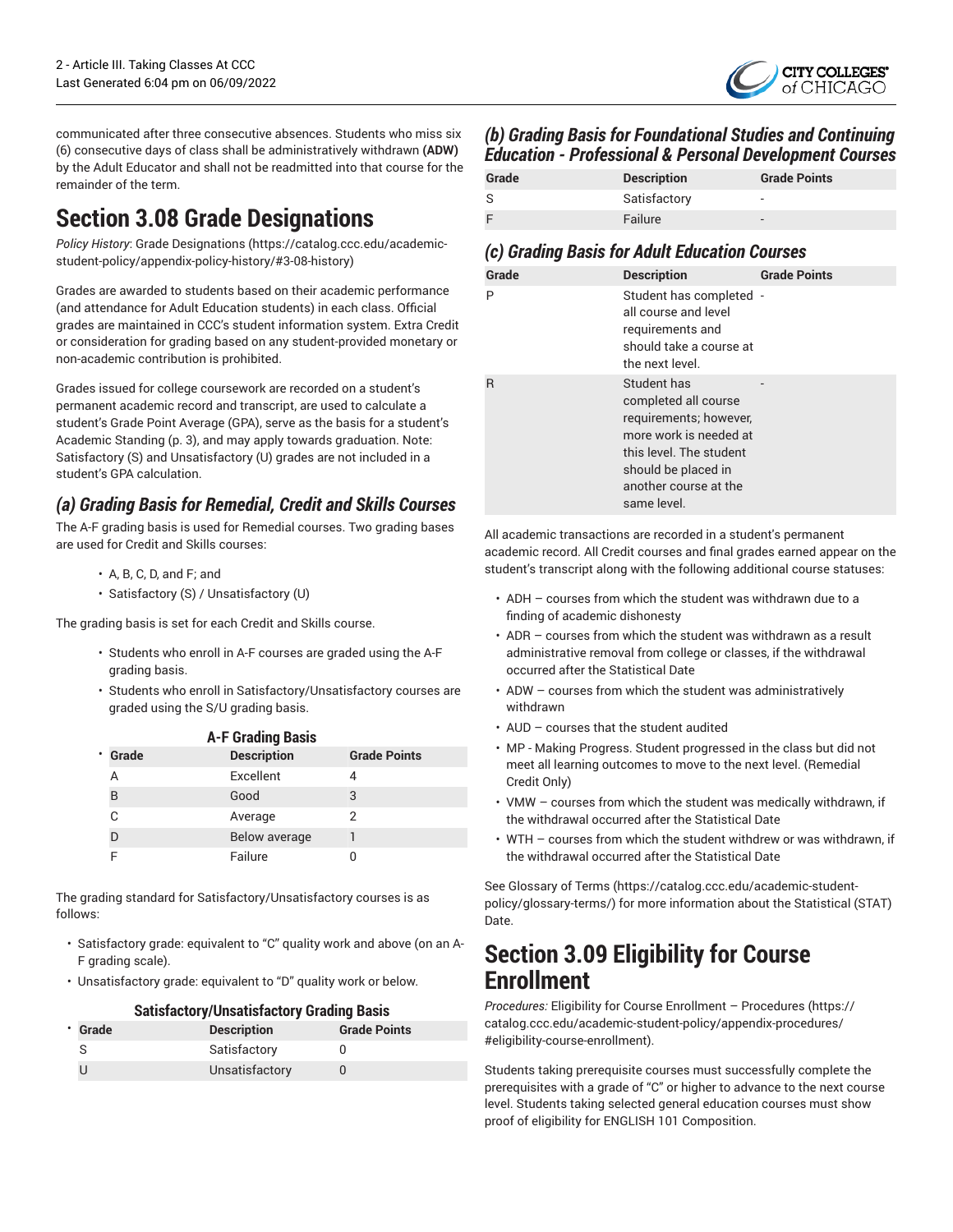## <span id="page-2-2"></span>**Section 3.10 Graduation Grade Point Average**

Graduation Grade Point Average (GRAD-GPA) is calculated on the basis of all credit hours and grades, "A" through "F", earned while enrolled in the Credit Career at the City Colleges of Chicago with the following exceptions:

- All credit hours and grades earned in [Allowed Repeatable Courses](#page-5-0) [\(ARC\) \(p. 6\)](#page-5-0) appear on the permanent academic record and transcript, but only the most recent credit hours and grades earned in an ARC repeat sequence up to the allowable maximum are included in the GRAD-GPA.
- All credit hours and grades earned in [Retaking Courses \(p. 6](#page-5-0)) appear on the permanent academic record and transcript, but only the last grade earned is included in the GRAD- GPA.
- [Transfer](https://catalog.ccc.edu/academic-student-policy/student-focused/getting-admitted/#transfer-credit-procedure) Credit ([https://catalog.ccc.edu/academic-student-policy/](https://catalog.ccc.edu/academic-student-policy/student-focused/getting-admitted/#transfer-credit-procedure) [student-focused/getting-admitted/#transfer-credit-procedure](https://catalog.ccc.edu/academic-student-policy/student-focused/getting-admitted/#transfer-credit-procedure)) (including [Military](https://catalog.ccc.edu/academic-student-policy/student-focused/getting-admitted/#2-08-policy) Credit ([https://catalog.ccc.edu/academic](https://catalog.ccc.edu/academic-student-policy/student-focused/getting-admitted/#2-08-policy)[student-policy/student-focused/getting-admitted/#2-08-policy\)](https://catalog.ccc.edu/academic-student-policy/student-focused/getting-admitted/#2-08-policy)), Credit by [Assessment](https://catalog.ccc.edu/academic-student-policy/student-focused/getting-admitted/#2-09-policy) of Prior Learning ([https://catalog.ccc.edu/](https://catalog.ccc.edu/academic-student-policy/student-focused/getting-admitted/#2-09-policy) [academic-student-policy/student-focused/getting-admitted/#2-09](https://catalog.ccc.edu/academic-student-policy/student-focused/getting-admitted/#2-09-policy) [policy](https://catalog.ccc.edu/academic-student-policy/student-focused/getting-admitted/#2-09-policy)), and Credit by Standardized [Examination/Testing](https://catalog.ccc.edu/academic-student-policy/student-focused/getting-admitted/#2-10-policy) ([https://](https://catalog.ccc.edu/academic-student-policy/student-focused/getting-admitted/#2-10-policy) [catalog.ccc.edu/academic-student-policy/student-focused/getting](https://catalog.ccc.edu/academic-student-policy/student-focused/getting-admitted/#2-10-policy)[admitted/#2-10-policy\)](https://catalog.ccc.edu/academic-student-policy/student-focused/getting-admitted/#2-10-policy) are excluded from the GRAD-GPA, although such credits appear on the transcript and may apply towards graduation.
- Credit hours and grades earned in pre-college level (remedial) coursework are excluded from the GRAD-GPA, although such credits appear on the permanent academic record and transcript.
- ADWs received from Fall 1982 through Spring 1988 will be counted as "F" grades in a student's GPA.
- Satisfactory/Unsatisfactory grades are excluded from GRAD-GPA calculations.

## **Section 3.11 Cumulative Grade Point Average**

Cumulative Grade Point Average (CUM-GPA) is calculated the same way as GRAD-GPA, but includes credit hours and grades earned in pre-college level (remedial) coursework.

# <span id="page-2-1"></span>**Section 3.12 Academic Standing**

*Procedures:* Academic Standing – [Procedures](https://catalog.ccc.edu/academic-student-policy/appendix-procedures/#academic-standing-procedure) ([https://catalog.ccc.edu/](https://catalog.ccc.edu/academic-student-policy/appendix-procedures/#academic-standing-procedure) [academic-student-policy/appendix-procedures/#academic-standing](https://catalog.ccc.edu/academic-student-policy/appendix-procedures/#academic-standing-procedure)[procedure](https://catalog.ccc.edu/academic-student-policy/appendix-procedures/#academic-standing-procedure)).

A student must maintain a Cumulative Grade Point Average (CUM-GPA) of 2.0 or higher to remain in good Academic Standing.

# <span id="page-2-0"></span>**Section 3.13 Non-Grade Designations**

*Policy History:* [Non-Grade Designations \(https://catalog.ccc.edu/](https://catalog.ccc.edu/academic-student-policy/appendix-policy-history/#3-13-history) [academic-student-policy/appendix-policy-history/#3-13-history](https://catalog.ccc.edu/academic-student-policy/appendix-policy-history/#3-13-history)) *Procedures:* Non-Grade [Designations](https://catalog.ccc.edu/academic-student-policy/appendix-procedures/#3-13-procedure) – Procedures [\(https://](https://catalog.ccc.edu/academic-student-policy/appendix-procedures/#3-13-procedure) [catalog.ccc.edu/academic-student-policy/appendix-procedures/#3-13](https://catalog.ccc.edu/academic-student-policy/appendix-procedures/#3-13-procedure) [procedure](https://catalog.ccc.edu/academic-student-policy/appendix-procedures/#3-13-procedure)).

Non-grade designations are recorded on a student's permanent academic record and appear on the transcript. Non-grade designations issued to degree-seeking students do not apply towards graduation and are not used in Grade Point Average (GPA) calculations.

### a. *ADH – Academic Dishonesty Withdrawal*

A student found to have engaged in academic dishonesty may receive an academic dishonesty withdrawal (ADH) designation. For more information, see [Academic Integrity and Dishonesty](https://catalog.ccc.edu/academic-student-policy/student-focused/understanding-rights-responsibilities/#8-17-policy) [\(https://catalog.ccc.edu/academic-student-policy/student-focused/](https://catalog.ccc.edu/academic-student-policy/student-focused/understanding-rights-responsibilities/#8-17-policy) [understanding-rights-responsibilities/#8-17-policy\)](https://catalog.ccc.edu/academic-student-policy/student-focused/understanding-rights-responsibilities/#8-17-policy). CCC policies for class withdrawals and refunds apply (see [Class Withdrawals &](https://catalog.ccc.edu/academic-student-policy/student-focused/affording-education/#6-11-policy) [Refunds](https://catalog.ccc.edu/academic-student-policy/student-focused/affording-education/#6-11-policy) [\(https://catalog.ccc.edu/academic-student-policy/student](https://catalog.ccc.edu/academic-student-policy/student-focused/affording-education/#6-11-policy)[focused/affording-education/#6-11-policy](https://catalog.ccc.edu/academic-student-policy/student-focused/affording-education/#6-11-policy)) for more information).

### b. *ADR – Administrative Removal from College/Class*

In situations where a student's presence at City Colleges constitutes a substantial and sustained threat to the health, safety and well-being of the college community, the President, in consultation with the College's Supportive Intervention Team (SIT), and with the approval of the District SIT Team, can elect to remove the student from the College or all City Colleges, for a definite or indefinite amount of time. For more information, see [Administrative](https://catalog.ccc.edu/academic-student-policy/student-focused/understanding-rights-responsibilities/#8-14-policy) Removal from College [\(https://catalog.ccc.edu/academic-student-policy/student-focused/](https://catalog.ccc.edu/academic-student-policy/student-focused/understanding-rights-responsibilities/#8-14-policy) [understanding-rights-responsibilities/#8-14-policy\)](https://catalog.ccc.edu/academic-student-policy/student-focused/understanding-rights-responsibilities/#8-14-policy).

*When district wide health/safety concerns arise, and a student is not in compliance with health/safety mandates the Provost or approved designees can remove a student from all classes within a specific mode of instruction. In such cases, information will be clearly communicated and requirements will be available on the City Colleges website (www.ccc.edu).*

Prior to any removal being finalized, the student will be notified that a removal is being considered and the basis for the proposed administrative removal. The student will be given an opportunity to provide medical and other relevant information regarding the proposed removal to the Dean of Student Services for SIT review. See Supportive [Intervention](https://catalog.ccc.edu/academic-student-policy/student-focused/understanding-rights-responsibilities/#8-14-policy) Team (SIT) ([https://catalog.ccc.edu/](https://catalog.ccc.edu/academic-student-policy/student-focused/understanding-rights-responsibilities/#8-14-policy) [academic-student-policy/student-focused/understanding-rights](https://catalog.ccc.edu/academic-student-policy/student-focused/understanding-rights-responsibilities/#8-14-policy)[responsibilities/#8-14-policy\)](https://catalog.ccc.edu/academic-student-policy/student-focused/understanding-rights-responsibilities/#8-14-policy) for more information.

An administrative removal will result in an ADR indicator on the student's permanent academic record. CCC policies for class withdrawals and refunds apply (see [Class Withdrawals & Refunds](https://catalog.ccc.edu/academic-student-policy/student-focused/affording-education/#6-11-policy) [\(https://catalog.ccc.edu/academic-student-policy/student-focused/](https://catalog.ccc.edu/academic-student-policy/student-focused/affording-education/#6-11-policy) [affording-education/#6-11-policy\)](https://catalog.ccc.edu/academic-student-policy/student-focused/affording-education/#6-11-policy) for more information).

*c.* 

### *ADW – Administrative Withdrawal*

Students are required to attend class. A student may be awarded an administrative withdrawal (ADW) at midterm if the instructor determines that the student is not actively pursuing completion of the course, based upon the instructor's active pursuit criteria. Instructors are required to publish their measures of active pursuit and distribute them to students via their class syllabus during the first week of class. Active pursuit may be measured by class participation, taking required examinations, quizzes, submission of papers, work assignments, class attendance, etc.

A student in an **ONLINE** class may be awarded an administrative withdrawal (ADW) **between midterm and the last day for student initiated withdrawal** if the instructor determines that the student is not actively pursuing completion of the class, based upon the instructor's active pursuit criteria. Instructors are required to publish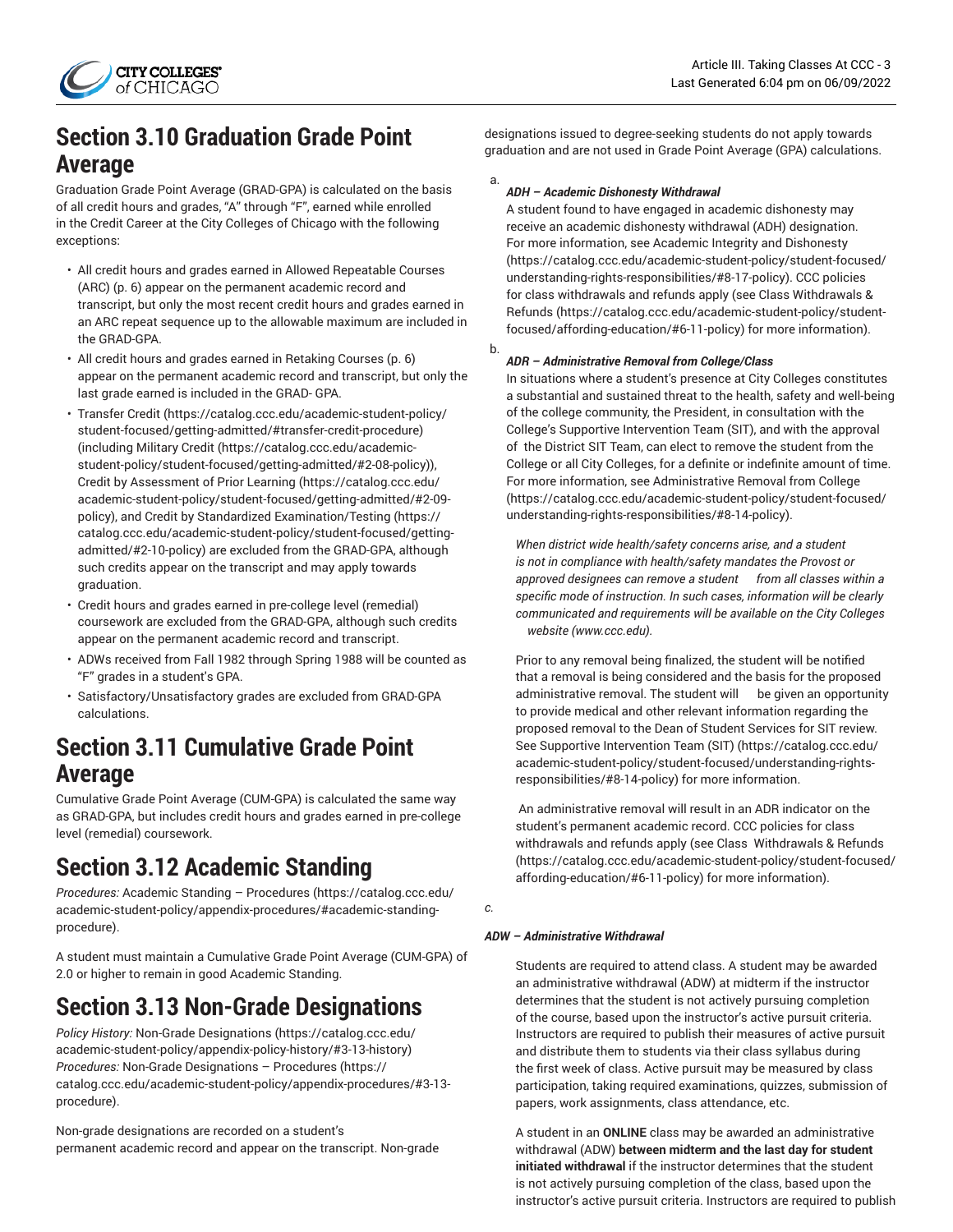

their measures of active pursuit and distribute them to students via their class syllabus during the first week of class. Note: a student who logs into the learning management system (LMS, see [Learning](https://catalog.ccc.edu/academic-student-policy/institutional/understanding-instructional-policies/#10-31-policy) [Management System \(https://catalog.ccc.edu/academic-student](https://catalog.ccc.edu/academic-student-policy/institutional/understanding-instructional-policies/#10-31-policy)[policy/institutional/understanding-instructional-policies/#10-31](https://catalog.ccc.edu/academic-student-policy/institutional/understanding-instructional-policies/#10-31-policy) [policy](https://catalog.ccc.edu/academic-student-policy/institutional/understanding-instructional-policies/#10-31-policy))) or another e-learning platform and engages in no other academic activities is **NOT** actively pursuing the class. That is, merely logging in to an online course does not constitute active pursuit.

Students who have been issued an ADW by the instructor may, at the request of the instructor, be reinstated (RNS) into the class. See [RNS – Reinstate \(in a Class\)](#page-2-0) ([p. 3\)](#page-2-0) for more information. If a student receiving an ADW repeats that course, only the last grade received will be included in the Grade Point Average (GPA) calculations; however, both grades will appear on the permanent academic record, will appear on the transcript, and will be counted as registered hours to determine Satisfactory Academic Progress and Academic Standing status. *ADWs received from Fall 1982 through Spring 1988 will be counted as F's in a student's GPA calculation***.** See [Graduation](#page-2-2) Grade Point Average [\(p. 3](#page-2-2)) for more information.

CCC policies for class withdrawals and refunds apply (see [Class](https://catalog.ccc.edu/academic-student-policy/student-focused/affording-education/#6-11-policy) [Withdrawals & Refunds \(https://catalog.ccc.edu/academic-student](https://catalog.ccc.edu/academic-student-policy/student-focused/affording-education/#6-11-policy)[policy/student-focused/affording-education/#6-11-policy](https://catalog.ccc.edu/academic-student-policy/student-focused/affording-education/#6-11-policy)) for more information).

## *d.*

## *AUD – Audit*

Students may register for courses as auditees (that is, without receiving credit) if space is available in the class after all creditearning students have been enrolled. Auditees must be eligible to enroll in the course, must follow all registration procedures, and must pay all tuition and charges associated with the audited course. Once registration has closed, registered students may not change their registration status from AUD to grade seeking (or vice versa). Students are required to attend and pursue the completion of all required assignments while attending the audited class. A student who audits a class will be issued the final grade of AUD. This grade will not be included in the student's Grade Point Average (GPA) calculation, or as registered hours for the purpose of academic warning or academically dismissed status. Financial aid and federal veterans educational benefits are not available for audited courses.

CCC policies for class withdrawals and refunds apply (see [Class](https://catalog.ccc.edu/academic-student-policy/student-focused/affording-education/#6-11-policy) [Withdrawals & Refunds \(https://catalog.ccc.edu/academic-student](https://catalog.ccc.edu/academic-student-policy/student-focused/affording-education/#6-11-policy)[policy/student-focused/affording-education/#6-11-policy](https://catalog.ccc.edu/academic-student-policy/student-focused/affording-education/#6-11-policy)) for more information)

### *e.*

### *I – Incomplete*

Incomplete "I" designations are non-grade designations received by students who have actively pursued a course and are doing passing work at the end of the course, but who have not completed the course's final examination and/or other specific course assignments due to extenuating circumstances. "I" grades (and a provisional final grade; see Final [Grading,](https://catalog.ccc.edu/academic-student-policy/institutional/understanding-instructional-policies/#10-30-policy) Grading after End of Term [\(for Incomplete "I" Grades\)](https://catalog.ccc.edu/academic-student-policy/institutional/understanding-instructional-policies/#10-30-policy) ([https://catalog.ccc.edu/academic](https://catalog.ccc.edu/academic-student-policy/institutional/understanding-instructional-policies/#10-30-policy)[student-policy/institutional/understanding-instructional-policies/](https://catalog.ccc.edu/academic-student-policy/institutional/understanding-instructional-policies/#10-30-policy) [#10-30-policy\)](https://catalog.ccc.edu/academic-student-policy/institutional/understanding-instructional-policies/#10-30-policy), and [Glossary](https://catalog.ccc.edu/academic-student-policy/glossary-terms/#provisional-final-grade) of Terms [\(https://catalog.ccc.edu/](https://catalog.ccc.edu/academic-student-policy/glossary-terms/#provisional-final-grade)

[academic-student-policy/glossary-terms/#provisional-final-grade\)](https://catalog.ccc.edu/academic-student-policy/glossary-terms/#provisional-final-grade) for more information) are awarded upon request of the student and at the discretion of the instructor, and must be supported by documentation that explicitly explains the extent of the extenuating circumstances. Students must:

- Have completed at least eighty percent (80%) of the course
- Be able to complete all remaining course requirements without further classroom instruction

"COVID I" incomplete designations are intended for students who actively pursued their Spring 2020 course until March 16, 2020 or beyond during the COVID-19 pandemic in courses included in the Spring 2020 [COVID-19](https://catalog.ccc.edu/academic-student-policy/appendix-covid-19-policies/) policies appendix [\(https://catalog.ccc.edu/](https://catalog.ccc.edu/academic-student-policy/appendix-covid-19-policies/) [academic-student-policy/appendix-covid-19-policies/\)](https://catalog.ccc.edu/academic-student-policy/appendix-covid-19-policies/).

All remaining course requirements must be satisfied and turned into the instructor (or Department Chair in the absence of the instructor) no later than the midpoint of the following term (excluding the Summer term). Otherwise, the "I" grade will lapse to the provisional final grade or an updated final grade based upon remaining coursework completed.

### *NSW – No-Show Withdrawal*

f.

Students are required to attend class. Students will be issued a noshow withdrawal (NSW) under the following circumstances (see No-Show [Withdrawals](https://catalog.ccc.edu/academic-student-policy/student-focused/affording-education/#6-13-policy) (NSW) & Refunds [\(https://catalog.ccc.edu/](https://catalog.ccc.edu/academic-student-policy/student-focused/affording-education/#6-13-policy) [academic-student-policy/student-focused/affording-education/](https://catalog.ccc.edu/academic-student-policy/student-focused/affording-education/#6-13-policy) [#6-13-policy\)](https://catalog.ccc.edu/academic-student-policy/student-focused/affording-education/#6-13-policy) for information about the NSW refund policy):Students who have been issued an NSW by the instructor may, at the request of the instructor, be reinstated (RNS) into the class. See [RNS –](#page-2-0) [Reinstate \(in a Class\) \(p. 3\)](#page-2-0) for more information.

- Courses that meet more than once per week: students who do not attend the first two (2) class sessions will be withdrawn from the class by the instructor and issued an NSW.
- Courses that meet once per week: students who do not attend the first class session of a course which meets only once per week will be withdrawn from the class by the instructor and issued an NSW.

#### g. *NSW – No-Show Withdrawal from Online Courses*

Students registered in online classes will be issued a no-show withdrawal (NSW) if they do not pursue academic activities within the online environment of the course on at least two separate days prior to the statistical (STAT) reporting day of the class (see [No-Show](https://catalog.ccc.edu/academic-student-policy/student-focused/affording-education/#6-13-policy) [Withdrawals](https://catalog.ccc.edu/academic-student-policy/student-focused/affording-education/#6-13-policy) (NSW) & Refunds ([https://catalog.ccc.edu/academic](https://catalog.ccc.edu/academic-student-policy/student-focused/affording-education/#6-13-policy)[student-policy/student-focused/affording-education/#6-13-policy](https://catalog.ccc.edu/academic-student-policy/student-focused/affording-education/#6-13-policy)) for information about the NSW refund policy). See [Glossary](https://catalog.ccc.edu/academic-student-policy/glossary-terms/#glossary-stat-date) of Terms [\(https://catalog.ccc.edu/academic-student-policy/glossary-terms/](https://catalog.ccc.edu/academic-student-policy/glossary-terms/#glossary-stat-date) [#glossary-stat-date](https://catalog.ccc.edu/academic-student-policy/glossary-terms/#glossary-stat-date)) for more information about the Statistical (STAT) Date.

Academic activities may include, but are not limited to, the completion of assignments, exams and quizzes or participation in online discussions. Academic activities do not include merely logging onto the course site (or learning management system – LMS, see [Learning Management System](https://catalog.ccc.edu/academic-student-policy/institutional/understanding-instructional-policies/#10-31-policy) [\(https://catalog.ccc.edu/academic](https://catalog.ccc.edu/academic-student-policy/institutional/understanding-instructional-policies/#10-31-policy)[student-policy/institutional/understanding-instructional-policies/](https://catalog.ccc.edu/academic-student-policy/institutional/understanding-instructional-policies/#10-31-policy) [#10-31-policy](https://catalog.ccc.edu/academic-student-policy/institutional/understanding-instructional-policies/#10-31-policy))), or acknowledging that you have read the syllabus.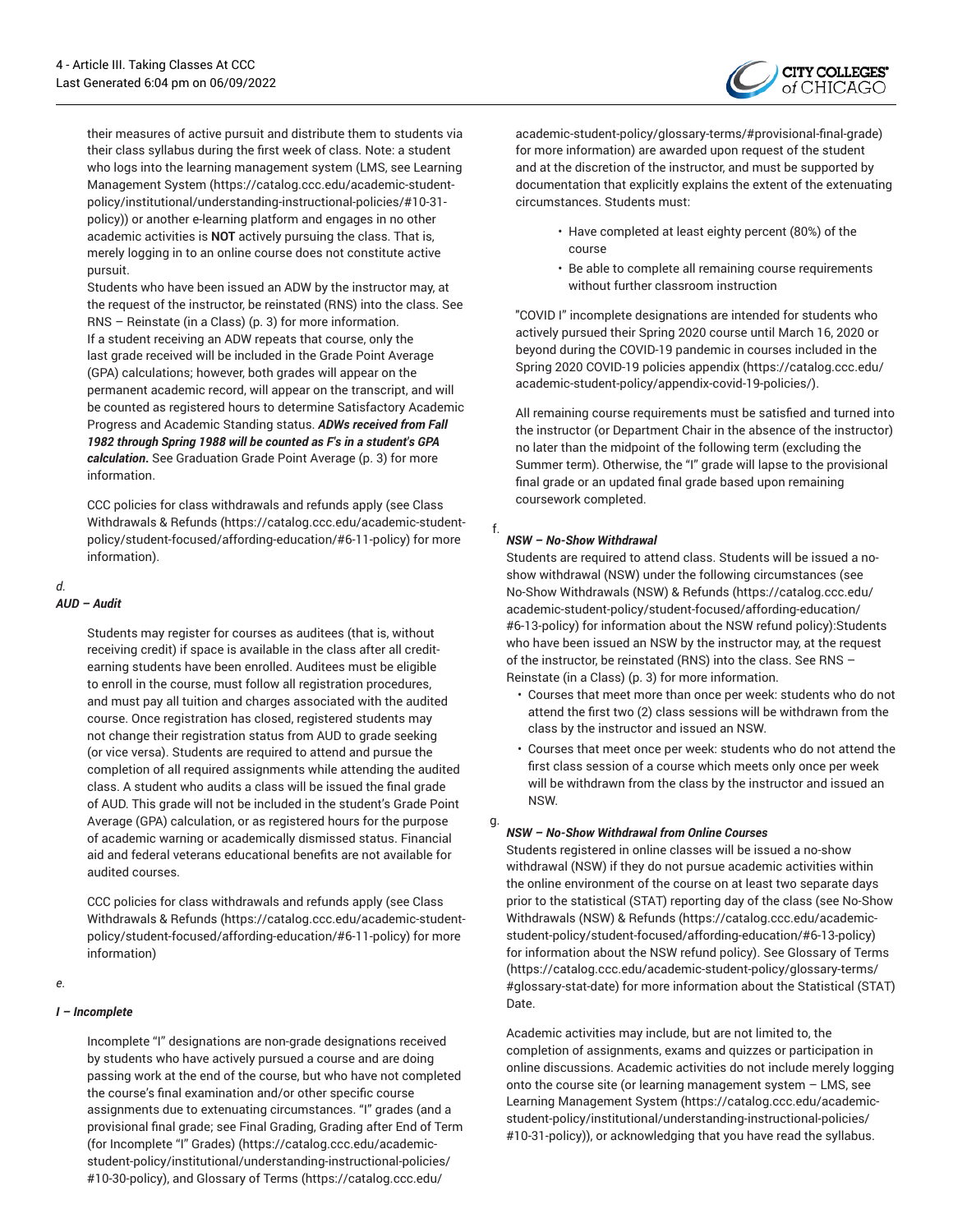

Students who have been issued an NSW by the instructor may, at the request of the instructor, be reinstated (RNS) into the class. See [RNS](#page-4-0) [– Reinstate \(in a Class\)](#page-4-0) ([p. 5\)](#page-4-0) for more information.

h.

### <span id="page-4-0"></span>*RNS – Reinstate (in a Class)*

- Students may not be reinstated after the last date (available on [my.ccc.edu \(http://my.ccc.edu](http://my.ccc.edu))) for student initiated withdrawals (WTH).
- A student who is reinstated (RNS) by the instructor after having received a no-show withdrawal (NSW) may elect to withdraw (WTH) from the class prior to or on the last date for student initiated withdrawal.
- A student who is reinstated (RNS) by the instructor after having received an administrative withdrawal (ADW) may not elect to withdraw (WTH) from the class at a later time.
- A student may not be reinstated (RNS) following an academic dishonesty withdrawal (ADH), an administrative removal from college withdrawal (ADR), a student initiated withdrawal (WTH), or a voluntary medical withdrawal (VMW).

#### i. *VMW – Voluntary Medical Withdrawal*

A student who is experiencing a physical or mental health issue that significantly interferes with the student's wellbeing, safety, or academic performance may request a voluntary medical withdrawal (VMW), which must be made for all classes.

The student will initiate a request for a voluntary medical withdrawal or a request to return from a voluntary medical withdrawal by notifying the Dean of Student Services. After consideration, the Dean of Student Services will make a recommendation to the President who will make the final decision to grant or deny the student's request.

CCC policies for class withdrawals and refunds apply (see [Class](https://catalog.ccc.edu/academic-student-policy/student-focused/affording-education/#6-11-policy) [Withdrawals & Refunds \(https://catalog.ccc.edu/academic-student](https://catalog.ccc.edu/academic-student-policy/student-focused/affording-education/#6-11-policy)[policy/student-focused/affording-education/#6-11-policy](https://catalog.ccc.edu/academic-student-policy/student-focused/affording-education/#6-11-policy)) for more information).

#### j. *WTH – Class Drop or Withdrawal*

**It is the student's responsibility to officially drop or withdraw from classes.** A class drop or withdrawal (WTH) may be initiated by the student or by the college. Failure to drop or withdraw from a class may result in mandatory payment of tuition and charges (including book charges), forfeiture of financial aid eligibility, and/or a failing grade (see [Class Withdrawals & Refunds](https://catalog.ccc.edu/academic-student-policy/student-focused/affording-education/#6-11-policy) ([https://catalog.ccc.edu/](https://catalog.ccc.edu/academic-student-policy/student-focused/affording-education/#6-11-policy) [academic-student-policy/student-focused/affording-education/](https://catalog.ccc.edu/academic-student-policy/student-focused/affording-education/#6-11-policy) [#6-11-policy](https://catalog.ccc.edu/academic-student-policy/student-focused/affording-education/#6-11-policy))).

A student may withdraw from an enrolled class prior to or on the Last Day for Student Initiated Withdrawal (available on [my.ccc.edu](http://my.ccc.edu/) ([http://](http://my.ccc.edu/) [my.ccc.edu/\)](http://my.ccc.edu/)). Thereafter, the student may withdraw during the remainder of that term only with the approval of the College President or designee upon demonstration of extenuating circumstances. A student may drop or withdraw from a class (WTH) by visiting [my.ccc.edu \(http://my.ccc.edu/\)](http://my.ccc.edu/). The WTH will appear on the student's permanent academic record, but will be excluded from Grade Point Average (GPA) calculations. A class withdrawal occurring after the Statistical Date will be counted as registered hours (i.e., the class will appear on the transcript and will count as a course attempt for financial aid purposes). See [Office of the Registrar](http://www.ccc.edu/registrar/) [\(http://](http://www.ccc.edu/registrar/) [www.ccc.edu/registrar/\)](http://www.ccc.edu/registrar/) for more information. See [Glossary](https://catalog.ccc.edu/academic-student-policy/glossary-terms/#glossary-stat-date) of Terms ([https://catalog.ccc.edu/academic-student-policy/glossary-terms/](https://catalog.ccc.edu/academic-student-policy/glossary-terms/#glossary-stat-date) [#glossary-stat-date](https://catalog.ccc.edu/academic-student-policy/glossary-terms/#glossary-stat-date)) for more information about the Statistical (STAT) Date.

Spring 2020 students who actively pursued their course as of March 16, 2020 who withdraw or receive an ADW will have the opportunity to retake the course in its entirety at no cost if they repeat the course prior to the end of the Spring 2023 term.

### k. **NSW (No-Show Withdrawal) & ADW (Administrative Withdrawal) – Adult Education Students**

- **NSW.** A student enrolled in an Adult Education class who is absent for the first three (3) class meeting days will be withdrawn from the class and issued an NSW.
- **ADW.** After five (5) consecutive absences, if the student is absent on the next scheduled class day, the student will be assigned an ADW and shall not be readmitted into that class for the remainder of the term.

## *NC (No Credit)*

l.

For Spring 2020 courses, except for those in the first eight-week session, any student may elect for a grade to convert to NC (no credit) in the event that a grade of D or F is earned. The student must opt for the NC designation prior to the end of the semester. A subsequent final grade of D or F will convert to NC. A subsequent final grade of C or higher will stand as a letter grade.

## **Section 3.14 Adult Education Program Enrollment Exclusions**

Adult Education students who are unable to complete their course or coursework must officially withdraw from classes by completing withdrawal forms in the [Office of the Registrar](http://www.ccc.edu/registrar/) ([http://www.ccc.edu/](http://www.ccc.edu/registrar/) [registrar/\)](http://www.ccc.edu/registrar/) or in the Adult [Education](http://www.ccc.edu/departments/Pages/Adult-Education.aspx) Office ([http://www.ccc.edu/](http://www.ccc.edu/departments/Pages/Adult-Education.aspx) [departments/Pages/Adult-Education.aspx](http://www.ccc.edu/departments/Pages/Adult-Education.aspx)).

# **Section 3.15 Midterm Grades**

*Procedures:* Midterm Grades – Credit Students – [Procedures \(https://](https://catalog.ccc.edu/academic-student-policy/appendix-procedures/#midterm-grades-procedure) [catalog.ccc.edu/academic-student-policy/appendix-procedures/](https://catalog.ccc.edu/academic-student-policy/appendix-procedures/#midterm-grades-procedure) [#midterm-grades-procedure\)](https://catalog.ccc.edu/academic-student-policy/appendix-procedures/#midterm-grades-procedure)*.*

## a. *Midterm Grades – Credit Students*

Midterm grades are issued to students after the mid-point of the session and/or class. Note: midterm grades are not recorded for certain short duration classes.

## b. *Midterm Grades – Adult Education Students*

At midterm, a non-grade designation or grade on the midterm class list, as appropriate, will be issued to each Adult Education student. The course instructor/Adult Educator is required to maintain on file documentation to support the basis of non-grade designations given.

## **Section 3.16 Appeal Instructional Grading, Academic Dishonesty, or Enrollment Status**

*Renamed: formerly Appeal Instructional Grading or Academic Honesty. Policy History:* Appeal [Instructional](https://catalog.ccc.edu/academic-student-policy/appendix-policy-history/#3-16-history) Grading, Academic Dishonesty, or [Enrollment](https://catalog.ccc.edu/academic-student-policy/appendix-policy-history/#3-16-history) Status ([https://catalog.ccc.edu/academic-student-policy/](https://catalog.ccc.edu/academic-student-policy/appendix-policy-history/#3-16-history) [appendix-policy-history/#3-16-history\)](https://catalog.ccc.edu/academic-student-policy/appendix-policy-history/#3-16-history)

*Procedures:* Appeal [Instructional](https://catalog.ccc.edu/academic-student-policy/appendix-procedures/#appeal-instructional-grading) Grading, Academic Dishonesty, or Enrollment Status – [Procedures](https://catalog.ccc.edu/academic-student-policy/appendix-procedures/#appeal-instructional-grading) [\(https://catalog.ccc.edu/academic](https://catalog.ccc.edu/academic-student-policy/appendix-procedures/#appeal-instructional-grading)[student-policy/appendix-procedures/#appeal-instructional-grading\)](https://catalog.ccc.edu/academic-student-policy/appendix-procedures/#appeal-instructional-grading).

### a. *Appeals – Final Grade or Academic Dishonesty*

Students may appeal a final grade or a finding of academic dishonesty (see [Academic Integrity and Dishonesty \(https://](https://catalog.ccc.edu/academic-student-policy/student-focused/understanding-rights-responsibilities/#8-17-policy)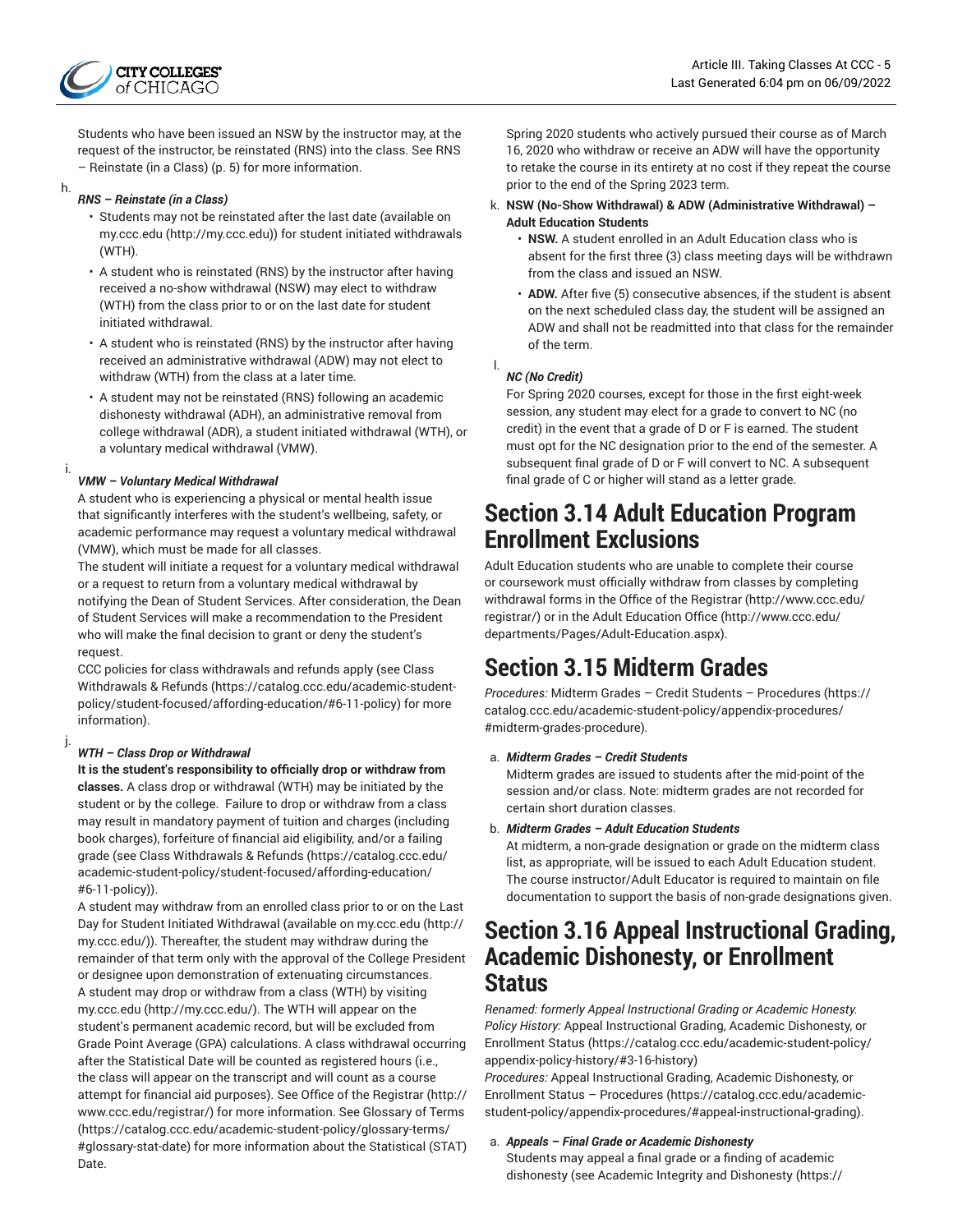

[catalog.ccc.edu/academic-student-policy/student-focused/](https://catalog.ccc.edu/academic-student-policy/student-focused/understanding-rights-responsibilities/#8-17-policy) [understanding-rights-responsibilities/#8-17-policy](https://catalog.ccc.edu/academic-student-policy/student-focused/understanding-rights-responsibilities/#8-17-policy))) following the prescribed process. Only the final grade or a finding of academic dishonesty for a course may be appealed (individual assignment or examination grades may not be appealed). An appeal may be initiated if the student:

- Is able to demonstrate that an inappropriate final grade was assigned as a result of prejudice, caprice, or other improper conditions such as mechanical error or assignment of a final grade inconsistent with those assigned other students
- Wishes to challenge a finding of academic dishonesty and/or a reduction of the final grade

### b. *Grade Appeals Process*

Grade appeals must:

- Be initiated by the student within thirty (30) calendar days after the student's final grade is posted in the student information system
- Conclude within one term (excluding the Summer term) of the original final grade's assignment (one additional term will be allowed for Incomplete ("I") grades), and
- Follow the prescribed final grade or academic dishonesty appeal process.

### c. *Appeals – Final Enrollment Status*

Beginning with the Spring 2018 term, students may appeal their final enrollment status within thirty (30) days of the end date of the term during which the non-grade designation was applied by contacting the [Office of the Registrar](http://www.ccc.edu/registrar/) (<http://www.ccc.edu/registrar/>) of the college where the class was offered. See [Non-Grade Designations](#page-2-0) ([p. 3\)](#page-2-0) for more information.

A change will only occur when it is a documented error on behalf of the institution or for legitimate academic reasons. Changing student records solely for financial purposes (such as to reduce or eliminate a charge) is prohibited and a violation of CCC policy.

Note: questions regarding NSWs or ADWs issued to students during the term should be directed to the instructor. See [NSW – No-Show](#page-2-0) [Withdrawal](#page-2-0) [\(p. 3](#page-2-0)), NSW – No-Show [Withdrawal](#page-2-0) from Online Courses ([p. 3\)](#page-2-0), ADW – [Administrative](#page-2-0) Withdrawal [\(p. 3\)](#page-2-0), and [RNS –](#page-2-0) [Reinstate \(in a Class\)](#page-2-0) [\(p. 3](#page-2-0)).

## <span id="page-5-0"></span>**Section 3.17 Repeating & Retaking Courses**

### *Renamed: formerly Repeating Courses.*

*Policy History:* [Repeating & Retaking Courses](https://catalog.ccc.edu/academic-student-policy/appendix-policy-history/#3-17-history) ([https://catalog.ccc.edu/](https://catalog.ccc.edu/academic-student-policy/appendix-policy-history/#3-17-history) [academic-student-policy/appendix-policy-history/#3-17-history](https://catalog.ccc.edu/academic-student-policy/appendix-policy-history/#3-17-history)) *Procedures:* Repeating & Retaking Courses – [Procedures](https://catalog.ccc.edu/academic-student-policy/appendix-procedures/#repeating-retaking) ([https://](https://catalog.ccc.edu/academic-student-policy/appendix-procedures/#repeating-retaking) [catalog.ccc.edu/academic-student-policy/appendix-procedures/](https://catalog.ccc.edu/academic-student-policy/appendix-procedures/#repeating-retaking) [#repeating-retaking](https://catalog.ccc.edu/academic-student-policy/appendix-procedures/#repeating-retaking)).

Students may repeat or retake credit courses for two reasons: (a) the course is an Allowed Repeatable Course (ARC) or (b) to improve a grade, as covered below.

Conditions under which students may retake an Adult Education or Continuing Education - Personal & Professional Development course are outlined in sections (d) and (e) of this policy. Note: although a student may be permitted or required to retake a course for graduation, there are

limits as to how many times a course can be repeated or retaken and be eligible for financial aid and federal veterans educational benefits.

- For financial aid purposes, once a student receives a passing grade (D or better) in a course, financial aid can only be applied for one more graded attempt. Although withdrawals do not count as paid graded attempts, they can impact a student's [Satisfactory](https://catalog.ccc.edu/academic-student-policy/student-focused/affording-education/#6-16-policy) Academic [Progress](https://catalog.ccc.edu/academic-student-policy/student-focused/affording-education/#6-16-policy) (SAP) ([https://catalog.ccc.edu/academic-student-policy/](https://catalog.ccc.edu/academic-student-policy/student-focused/affording-education/#6-16-policy) [student-focused/affording-education/#6-16-policy\)](https://catalog.ccc.edu/academic-student-policy/student-focused/affording-education/#6-16-policy).
- For the purpose of federal veterans educational benefits (see Veterans [Education](https://catalog.ccc.edu/academic-student-policy/student-focused/getting-support/#7-01-policy) Benefits ([https://catalog.ccc.edu/academic](https://catalog.ccc.edu/academic-student-policy/student-focused/getting-support/#7-01-policy)[student-policy/student-focused/getting-support/#7-01-policy\)](https://catalog.ccc.edu/academic-student-policy/student-focused/getting-support/#7-01-policy)), a student may be certified for a repeated or retaken class if his/ her program requires that the student retake the class to earn a higher grade. However, repeating or retaking a class more than twice may lead to a revision of the student's enrollment certification in a previous term which may create a debt for the student with Veterans Affairs. Veterans are advised to discuss the impact of repeated or retaken courses with the School Certifying Official (in the [Financial Aid Office \(http://www.ccc.edu/departments/Pages/](http://www.ccc.edu/departments/Pages/Financial-Aid.aspx) [Financial-Aid.aspx](http://www.ccc.edu/departments/Pages/Financial-Aid.aspx))) prior to requesting that the repeated or retaken course be certified. Note: this paragraph also applies to Post 9/11 GI Bill (Chapter 33) tuition benefits (see Post [9/11](https://catalog.ccc.edu/academic-student-policy/appendix-procedures/#6-08-procedure) GI Bill ([https://](https://catalog.ccc.edu/academic-student-policy/appendix-procedures/#6-08-procedure) [catalog.ccc.edu/academic-student-policy/appendix-procedures/](https://catalog.ccc.edu/academic-student-policy/appendix-procedures/#6-08-procedure) [#6-08-procedure](https://catalog.ccc.edu/academic-student-policy/appendix-procedures/#6-08-procedure)) ® (Chapter 33) and [Montgomery](https://catalog.ccc.edu/academic-student-policy/appendix-procedures/#6-08-procedure) GI Bill (Chapter [30\)](https://catalog.ccc.edu/academic-student-policy/appendix-procedures/#6-08-procedure) ([https://catalog.ccc.edu/academic-student-policy/appendix](https://catalog.ccc.edu/academic-student-policy/appendix-procedures/#6-08-procedure)[procedures/#6-08-procedure](https://catalog.ccc.edu/academic-student-policy/appendix-procedures/#6-08-procedure))).

#### a. *Allowed Repeatable Courses (ARC)*

Certain courses are considered Allowed Repeatable Courses (ARC) because the course content changes each term or from student to student (for example art, music, physical education, student newspaper, and other special topics courses). All credit hours and grades earned appear on the student's permanent record and transcript, but only the **last credit hours and grades** earned in an ARC repeat sequence up to the allowable maximum are included in GPA calculations. Students who receive an "F" grade on an ARC course may repeat the course to improve the "F" grade, in which case the final grade of the next course attempt will be included in GPA calculations (instead of the "F" grade).

### b. *Retaking Courses*

Students may retake a course to improve a grade as long as they meet the enrollment requirements for the course: students who earn a "D" or "F" grade in a course may repeat the course; students who earn a grade of "C" or better may repeat the course only once. All credit hours and grades earned appear on the student's permanent record and transcript, but only the **last credit hours and grade** earned (even if the last grade is not the highest grade earned for the course) is used in the student's GPA calculations. Note: transfer credit may not be used to exclude CCC grades in GPA calculations.

### c. *Repeating Courses that are no longer offered.*

Students who earn a grade of "D" or "F" in a course that is no longer offered by any of the City Colleges of Chicago, can enroll in an appropriate replacement course, as long as they meet the enrollment requirements for that course, to replace the GPA calculation for the previous course. All credit hours and grades earned appear on the student's permanent record and transcript, but only the last credit hours and grade earned (even if the last grade is not the highest grade earned for the course) is used in the student's GPA calculations. Note: transfer credit may not be used to exclude CCC grades in GPA calculations.